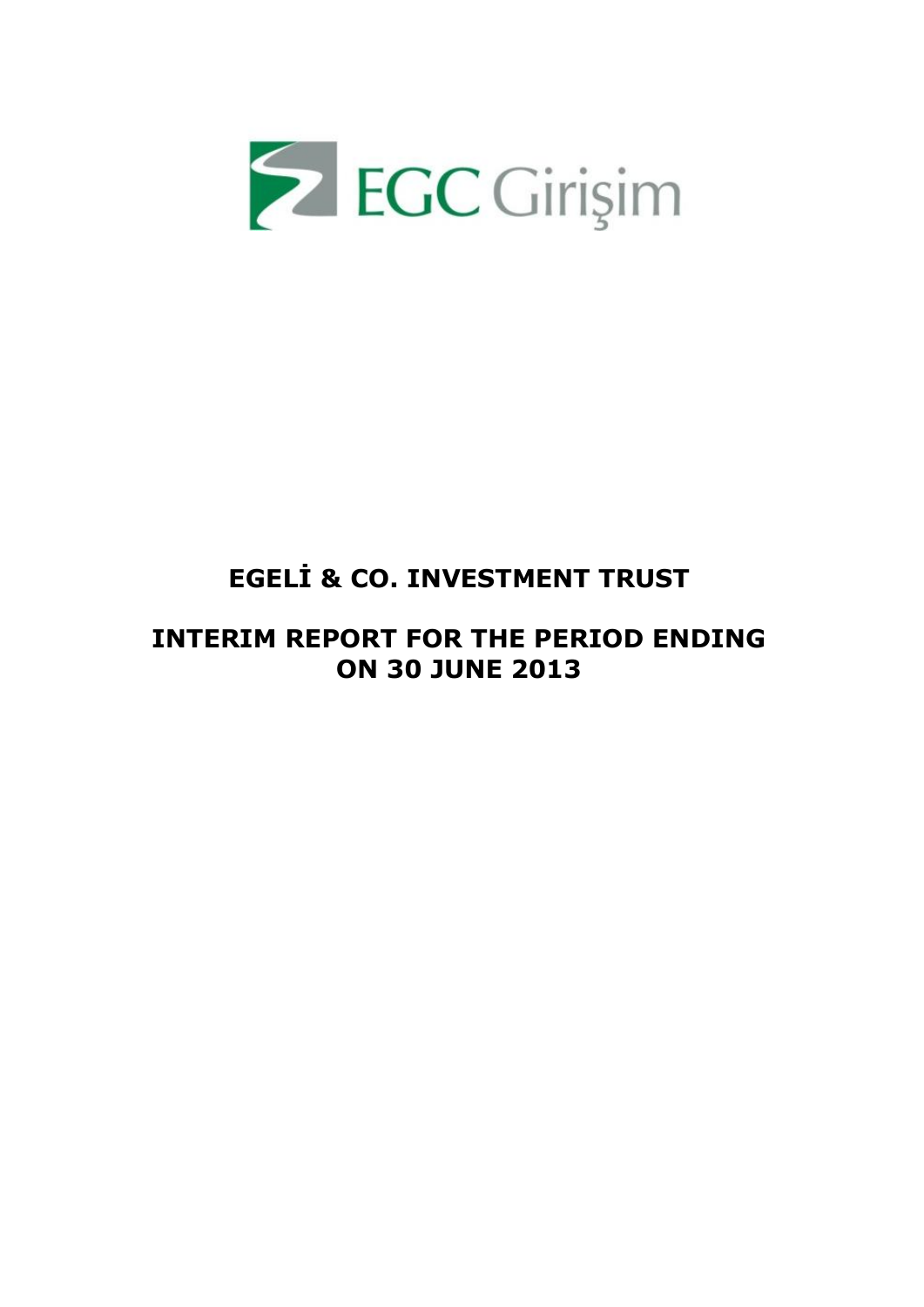# **CORPORATE PROFILE**

The legal status of EGLYO, the shares of which are traded at the Istanbul Stock Exchange and are regulated and monitored by the Capital Markets Board ("CMB"), was converted from a securities investment trust to a venture capital investment trust with a resolution taken in the Shareholders' Assembly dated 27 December 2012.

EGLYO provides opportunities to exploit the potential in high growth industries, particularly energy and infrastructure, on a transparent and regulated platform to domestic and foreign institutional and individual investors.

| <b>Commercial Title</b>          | Egeli & Co. Girişim Sermayesi<br>Yatırım Ortaklığı A.Ş.                              |
|----------------------------------|--------------------------------------------------------------------------------------|
| <b>Trade Registration number</b> | 403397                                                                               |
| <b>Headquarter</b>               | Abdi İpekçi Cad. Azer İş Merkezi No:40<br>Kat 3 D:10 34367 Harbiye<br>Sisli/İSTANBUL |
|                                  | Tel: +90 212 343 0626                                                                |
|                                  | Fax: +90 212 343 0627                                                                |
| <b>Web Site</b>                  | www.eglyo.com                                                                        |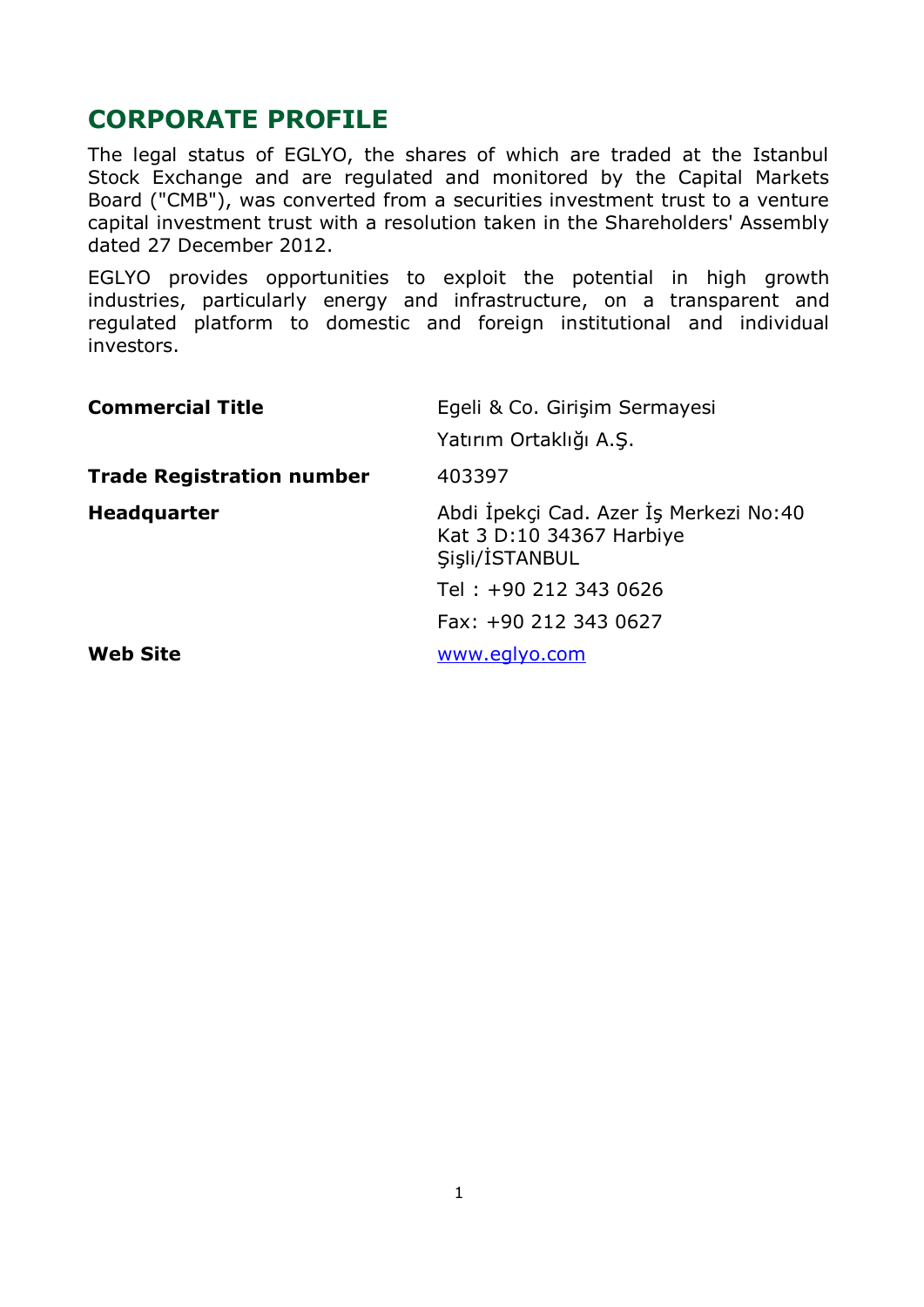# **FINANCIAL HIGHLIGHTS**

| (TL)                    | <b>June 30,</b><br>2013 | <b>June 30,</b><br>2012 |
|-------------------------|-------------------------|-------------------------|
| <b>Gross Profit</b>     | 199,546                 | 2,297,903               |
| <b>Operating Profit</b> | (560,394)               | 2,318,335               |
| Profit Before Tax       | (560,394)               | 2,318,335               |
| Earnings per Share      | (0.00028)               | (0.00016)               |

|                                   | <b>June 30,</b> | December 31, |
|-----------------------------------|-----------------|--------------|
| (TL)                              | 2013            | 2012         |
| <b>Total Assets</b>               | 40,173,773      | 41,169,889   |
| <b>Current Assets</b>             | 8,044,068       | 41,153,567   |
| <b>Fixed Assets</b>               | 32,129,705      | 16,322       |
| <b>Short-Term Liabilities</b>     | 157,141         | 164,854      |
| Long-Term Liabilities             | 4,481           | 1,740        |
| Equity                            | 40,012,151      | 41,003,295   |
| Paid in Capital*                  | 20,000,000      | 18,000,000   |
| <b>Current Ratio</b>              | 51.19           | 249.64       |
| <b>Total Liabilities / Equity</b> | 0.004           | 0.004        |
| Equity/Total Assets               | 0.996           | 0.996        |

\* Capital increase was registered in July 11, 2013.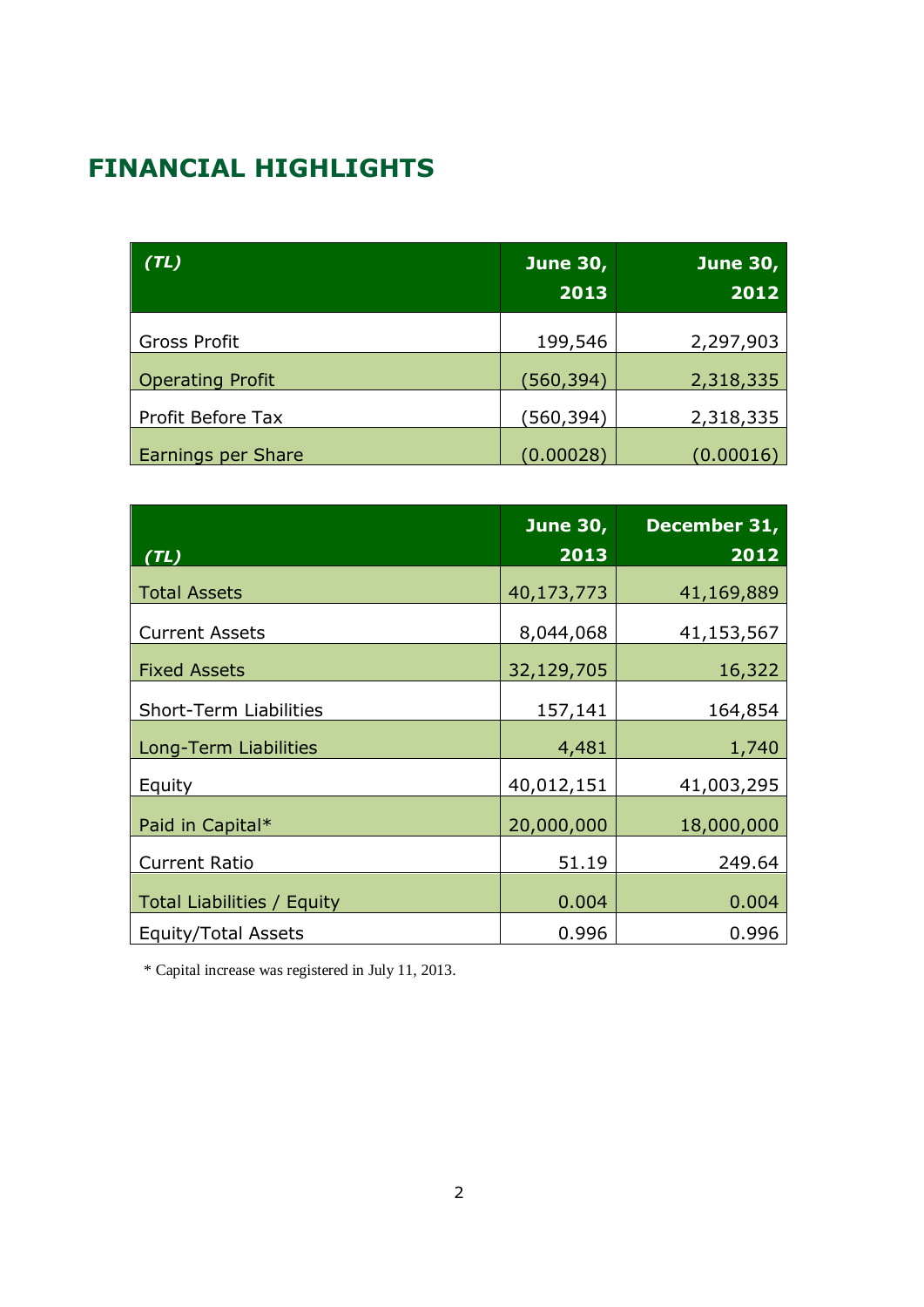# **SHARE PERFORMANCE**

| Initial Public Offering     | 21 May 1999     |
|-----------------------------|-----------------|
| <b>Ticker</b>               | <b>EGLYO</b>    |
| <b>ISIN Code</b>            | TRAAKYOW91Q4    |
| Mcap (June 30, 2013)        | 40.5 million TL |
| <b>Registered Capital</b>   | 300 million TL  |
| Paid in Capital             | 20 million TL   |
| <b>Lowest Share Price</b>   | 2.19 TL         |
| <b>Highest Share Price</b>  | 2.81 TL         |
| <b>Average Share Price</b>  | 2.48 TL         |
| Share Price (June 30, 2013) | 2.25 TL         |

## **BOARD OF DIRECTORS and EXECUTIVE COMMITTEE**

The Company is managed and represented by the Board of Directors in accordance with the responsibilities specified in the Articles of Association of the Company.

### **TERMS OF BOARD OF DIRECTORS: ARTICLE - 12**

The Board of Directors shall fulfill the duties specified by the provisions of Turkish Commercial Code, Capital Markets Law, any other relevant legislation, the Company's Articles of Association and resolutions of the General Assembly and. The Board of Directors is authorized for taking resolutions for any matters other than those that fall within the power of the General Assembly.

### **GENERAL MANAGER AND MANAGERS: ARTICLE – 16**

A general manager and sufficient number of managers shall be appointed by the Board of Directors for execution of the operations of the Company. The general manager and managers may be appointed for a term exceeding the term of the board members.

The person to serve as general manager must hold the qualifications specified in the Capital Markets legislation.

The general manager is responsible for managing the Company in line with the board resolutions and in accordance with the provisions of Turkish Commercial Code and capital markets legislation.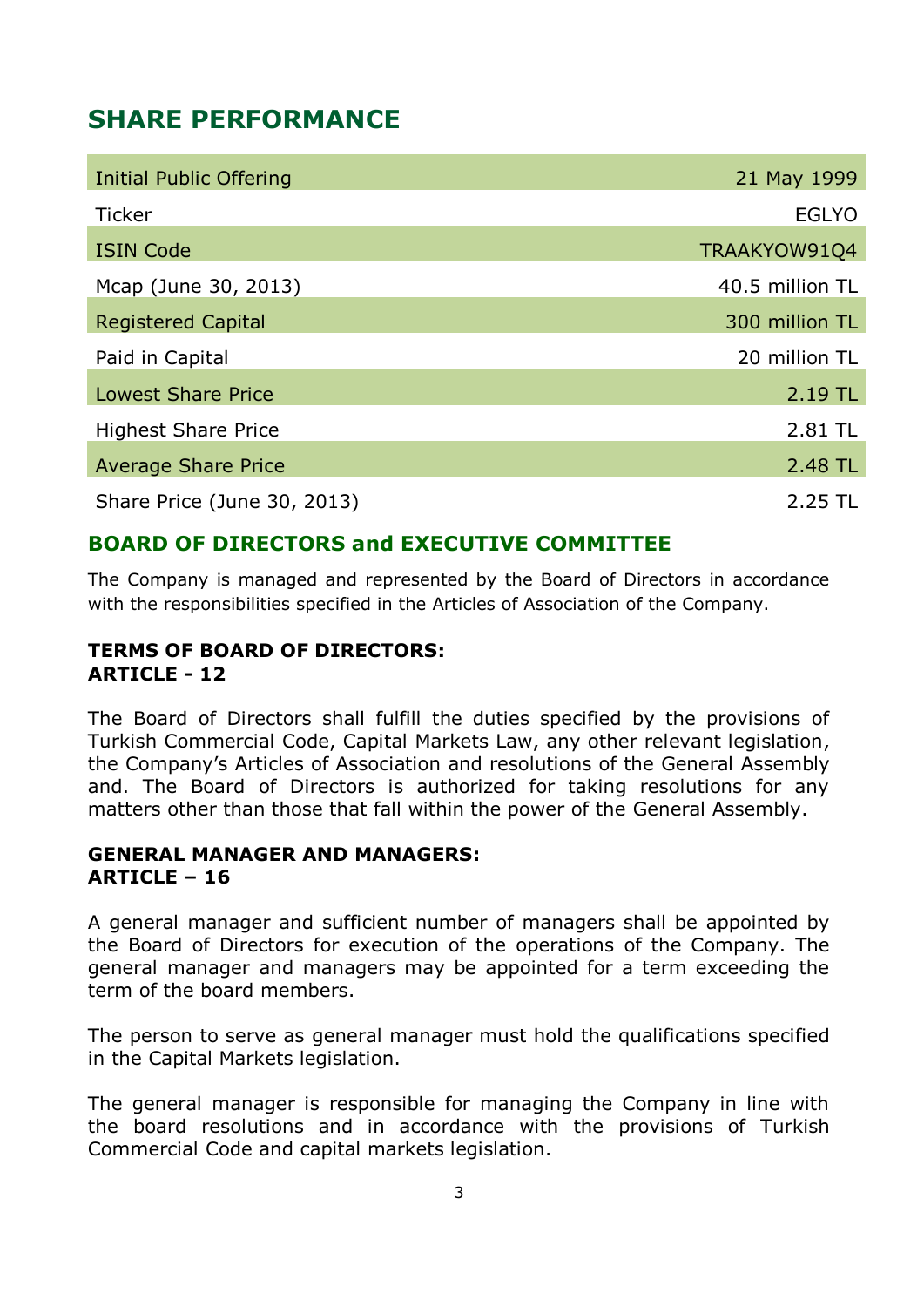| <b>Name</b>     | <b>Profession</b>  | <b>Starting Date</b> | <b>Ending Date</b> |
|-----------------|--------------------|----------------------|--------------------|
| Tan EGELI       | Chairman           | 26.04.2013           | 25.04.2014         |
| Ersoy COBAN     | Deputy Chairman    | 26.04.2013           | 25.04.2014         |
| Murat ÇİLİNGİR  | Member             | 26.04.2013           | 25.04.2014         |
| Ali Sami ER     | Member             | 26.04.2013           | 25.04.2014         |
| Murat TANRIÖVER | Independent member | 26.04.2013           | 25.04.2014         |
| M. Cemal TÜKEL  | Independent Member | 26.04.2013           | 25.04.2014         |
| Akın Aydın      | General manager    | 12.07.2012           |                    |

# **COMMITTEES**

# **Audit Committee**

| Murat Tanrıöver    | Chairman |
|--------------------|----------|
| Mehmet Cemal Tükel | Member   |

## **Corporate Governance Committee**

| Murat Tanrıöver | Chairman |
|-----------------|----------|
| Tan Egeli       | Member   |

## **Committee of Early Detection of Risk**

| Murat Tanrıöver | Chairman |
|-----------------|----------|
| Ali Sami Er     | Member   |

# **SHAREHOLDING STRUCTURE**

Registered capital of Egeli & Co. Investment Trust is TL 300 million and paid in capital is TL 20 million, divided into 2 billion shares with a par value of TL 0.01.

Shareholding structure of the company is as follow:

|                                | <b>Number of</b><br><b>Shares</b> | <b>Share in</b><br><b>Total</b> |
|--------------------------------|-----------------------------------|---------------------------------|
| <b>Shareholder</b>             | (TL)                              | ( %)                            |
| Egeli & Co. Investment Holding | 18,359,822                        | 91.80                           |
| Others/Free Float              | 1,640,178                         | 8.20                            |
| <b>Total</b>                   | 20,000,000*                       | 100.00                          |

\* Capital increase was registered in July 11, 2013.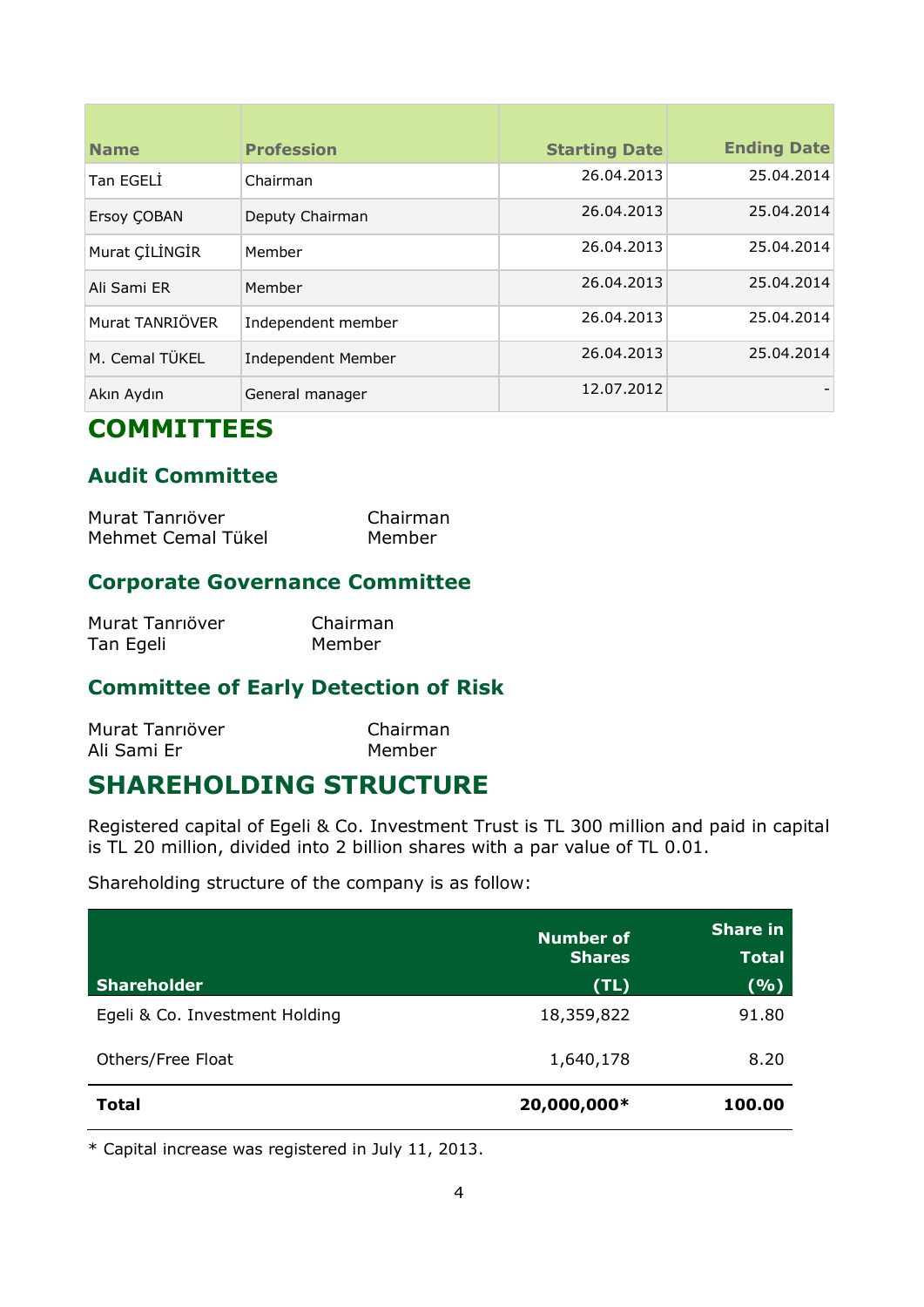# **AMENDMENT TO THE ARTICLE OF ASSOCIATION**

The item 11 of the Articles of Association of the Company has been amended due to the capital increase that was registered on July 11, 2013. Revised form of the item is as follow:

#### **Capital and Shares:**

#### **Article - 11**

The registered capital of the Company is 300,000,000 (Three hundred million) TRL. This capital is divided into 30,000,000,000 (Thirty billion) shares each with a nominal value of 1 (one) Kurus.

The permission for registered capital issued by the CMB is valid for 5 years, between 2012 and 2016. Even if the permitted registered capital is not reached by the end of 2016, for the Board of Directors to be able to take a resolution for a capital increase after the end of 2016, the Board must obtain authorization from the Shareholders' Assembly for a new period, after obtaining the permission of the CMB for the previously permitted ceiling of registered capital or a new ceiling of registered capital. If the authorization is not obtained, the Company shall be deemed to have left the registered capital system.

The issued capital of the Company is 18,000,000 TRL which is paid in full.

The shares representing the capital shall be kept in dematerialized form.

The issued capital of the Company comprises 25,000,000 Group A registered shares, each with nominal value of 1 (one) Kurus adding up to a total nominal value of 250,000 TRY and 1,775,000,000 Group B registered shares, each with a nominal value of 1 (one) Kurus adding up to a total nominal value of 17,750,000 TRL.

The amount of issued capital must be stated on any document where the commercial title of the Company is used.

Group A shareholders are privileged for nominating candidates for the election of two thirds of the board members. If two thirds of board members comprises a decimal, it shall be rounded off to the nearest whole number. The rest of the board members shall be determined by the General Assembly.

Egeli & Co Investment Holding A.Ş. is the leading investor of EGLYO.

All shares are registered. Assignment of registered shares shall not be restricted. However, shares representing the minimum capital share of the leading investor specified in the capital markets legislation and the amount of preferred shares enough to provide management control, shall not be transferred during the conversion and the two years following the completion of the conversion process.

Transfer of preferred shares is subject to CMB approval.

The Board of Directors is authorized for increasing the issued capital up to the registered capital ceiling and taking resolutions for restricting the subscription rights of the shareholders and issuing premium shares in accordance with the provisions of CML.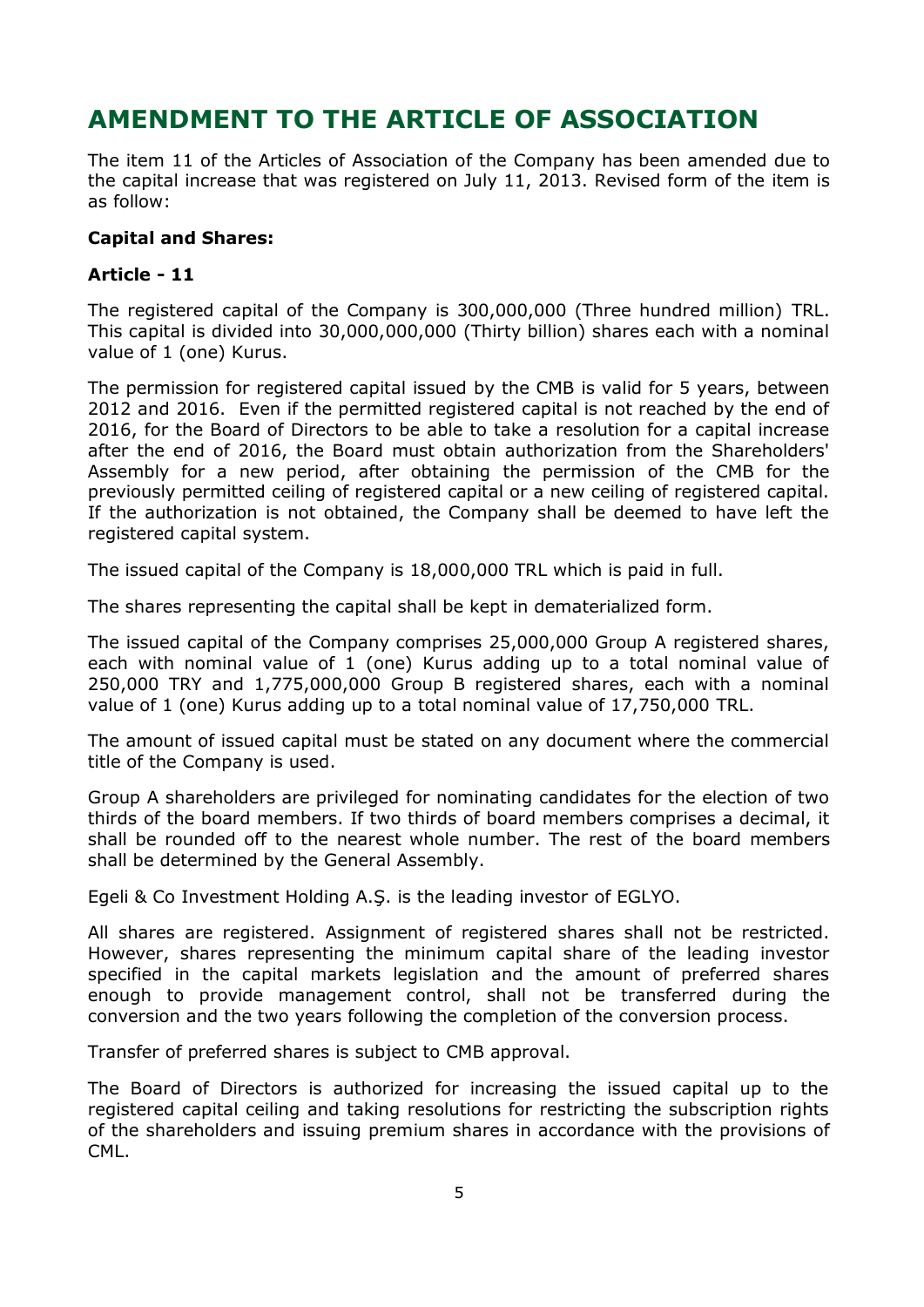In the capital increases, new Group A shares shall be issued in return for Group A shares and new Group B shares shall be issued in return for Group B shares. However, in capital increases the Board of Directors is authorized for issuing new Group B shares in return for Group A shares. On the other hand, if the Board of Directors restricts the subscription rights of shareholders, all the shares to be issued shall be issued as Group B shares.

In capital increases the remaining shares after pre-emption rights have been exercised and all the shares issued when the pre-emption rights are restricted, shall be publicly offered with market price, under the condition that the price shall not be less than the nominal value.

## **RISK MANAGEMENT**

#### **Credit Risk**

Credit risk is the risk of occurrence of financial loss of one of the parties in a commercial relation due to of failure by the other party to meet its obligations relating to a financial instrument

Egeli & Co. Investment Trust may be exposed to the credit risk due to its debt instruments in its portfolio. The Financial assets of the company held by for purchase and sale comprises of treasury bills and government bonds issued by the Republic of Turkey Under secretariat of Treasury.

#### **Liquidity Risk**

Liquidity risk is the inability of the Company to match the net funding requirements with sufficient liquidity. A decrease in funding sources mainly due to market instability or a decrease in credit risk results in liquidity risk. The Company manages the liquidity risk by maintaining sufficient cash and other liquid assets in order to fund trhe current and prospective debt requirements.

#### **Currency Risk**

Effects resulting from foreign currency movements occurring when possessing of foreign currency assets, liabilities and off-balance sheet liabilities constitute foreign currency risk. The company has not been exposed to foreign currency risk as of June 30, 2013(As of December 31, 2013: None).

#### **Interest Rate Risk**

The Company is exposed to interest rate risk through the impact of rate changes on interest bearing liabilities and assets. These exposures are managed by using natural hedges that a rise from offsetting interest rate sensitive assets and liabilities. Besides, the Company might be re-exposed to investment risk in the event that the cash acquired by amortization of government bonds is redirected for investment.

# **EMPLOYEE BENEFITS**

Health insurance and lunch allowance are paid by the Company.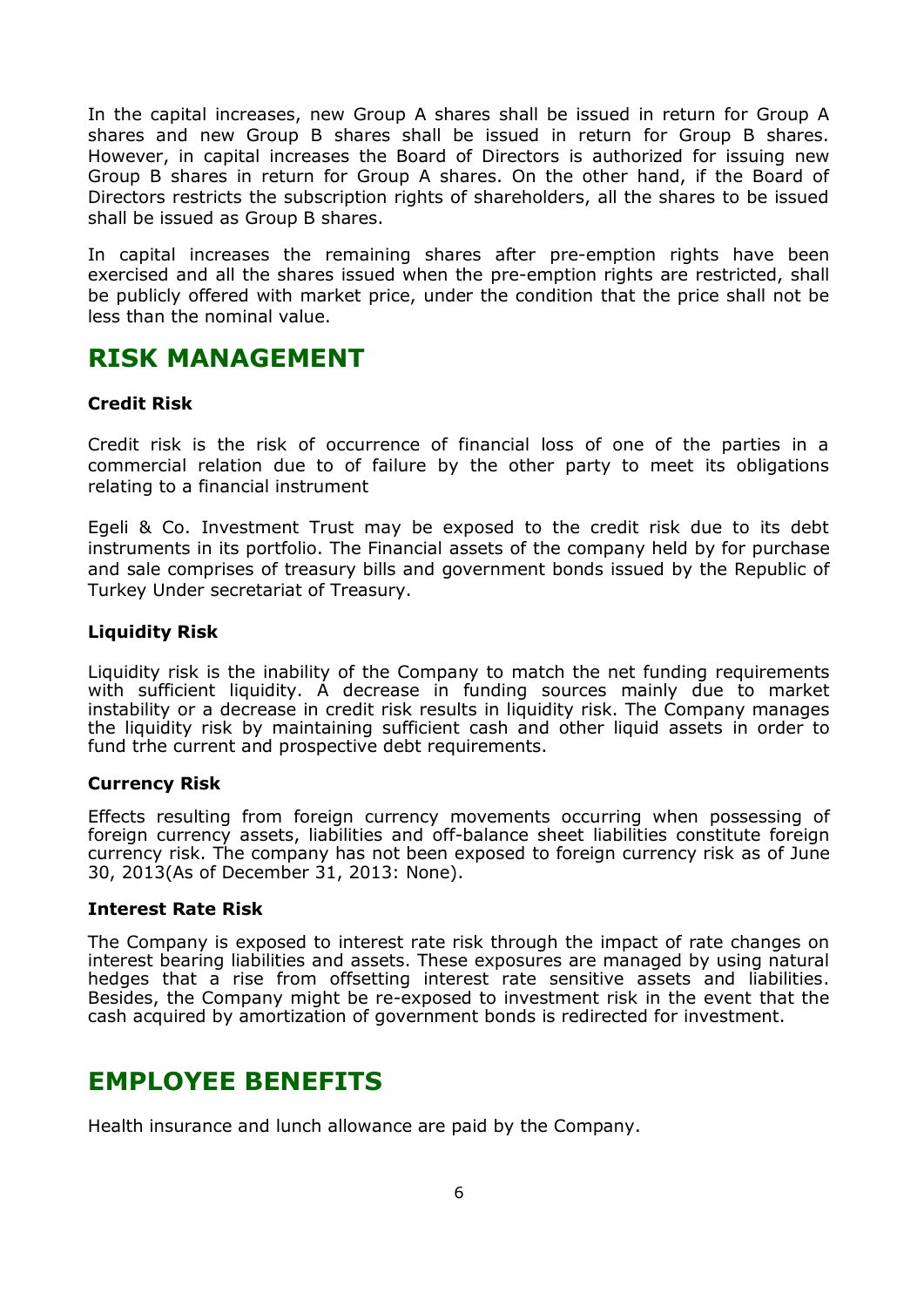# **EVALUATION OF ACTIVITIES DURING THE PERIOD AND SUBSEQUENT EVENTS**

## **Investment Projects**

Out of 16 projects reviewed by Egeli & Co. Asset Management with the reporting period 7 were eliminated and the feasibility studies of 6 projects are currently in progress and 3 of projects are finalized.

Industrial breakdown of the projects reviewed within the reported period is presented below:



### **Change in Company Status**

The status of the Company was changed to venture capital from securities investment trust and the name of the company was changed as " Egeli & Co. Girişim Sermayesi Yatırım Ortaklığı Anonim Şirketi " and registered on December 31, 2013 at the Istanbul Trade Registry.

### **Acquisition of Enda's Shares**

4.75% of Enda Enerji Holding's shares were acquired by EGLYO to build its venture capital investments portfolio. Enda is registered at the İzmir Trade Registry Office.

The company decided to participate in the sealed-bid tender for the sales of Egenda shares to increase its shares in Enda Enegy Holding on March 29, 2013. However the tender was cancelled by Egenda Ege Enerji Üretim A.Ş.

### **Transfer of Shares of Karesi Geotermal**

Transfer of 480,000 shares of Karesi Geotermal -50% of its total shares- with the nominal value of TL 1 at the price of TL 794,111 was completed on February 20,2013.